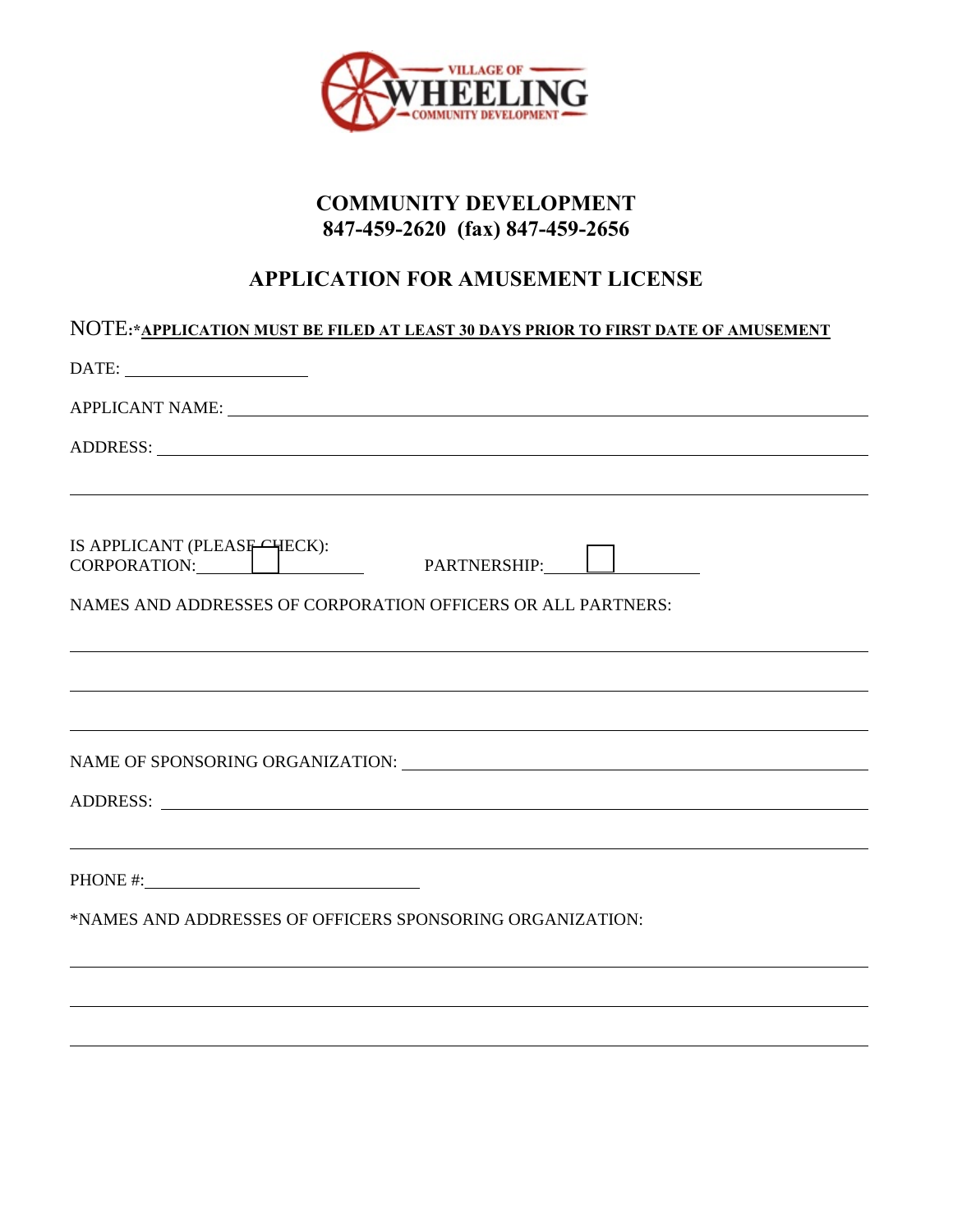

**COMMUNITY DEVELOPMENT 847-459-2620 (fax) 847-459-2656** 

| PAGE <sub>2</sub>                                         |                                                                                                                                                                                                                                |
|-----------------------------------------------------------|--------------------------------------------------------------------------------------------------------------------------------------------------------------------------------------------------------------------------------|
| NATURE OF AMUSEMENT:                                      |                                                                                                                                                                                                                                |
|                                                           |                                                                                                                                                                                                                                |
|                                                           | PROPOSED LOCATION: New York State State State State State State State State State State State State State State State State State State State State State State State State State State State State State State State State St |
| *IF APPLICABLE: (TOTAL NUMBER OF=)<br>AMUSEMENT OPERATION | CONCESSIONS EXHIBITIONS TOTAL EMPLOYEES USED IN                                                                                                                                                                                |
|                                                           | TOTAL NUMBER OF TRAILERS ON SITE                                                                                                                                                                                               |
|                                                           | PROPOSED DATES AND TIMES OF OPERATION: University of Annual Account of the PROPOSED DATES AND TIMES OF OPERATION:                                                                                                              |
|                                                           | NATURE AND EXTENT OF ANY FOOD TO BE SERVED:                                                                                                                                                                                    |
| DETERMINED:                                               | ESTIMATED NUMBER OF PERSONS ATTENDING AMUSEMENT AND HOW ESTIMATE WAS                                                                                                                                                           |
|                                                           | LOCATION OF LAST THREE AMUSEMENTS OPERATED BY APPLICANT:                                                                                                                                                                       |
|                                                           | $(1)$ $DATES$                                                                                                                                                                                                                  |
|                                                           | $(2)$ DATES DATES                                                                                                                                                                                                              |
|                                                           | $(A)$ DATES                                                                                                                                                                                                                    |